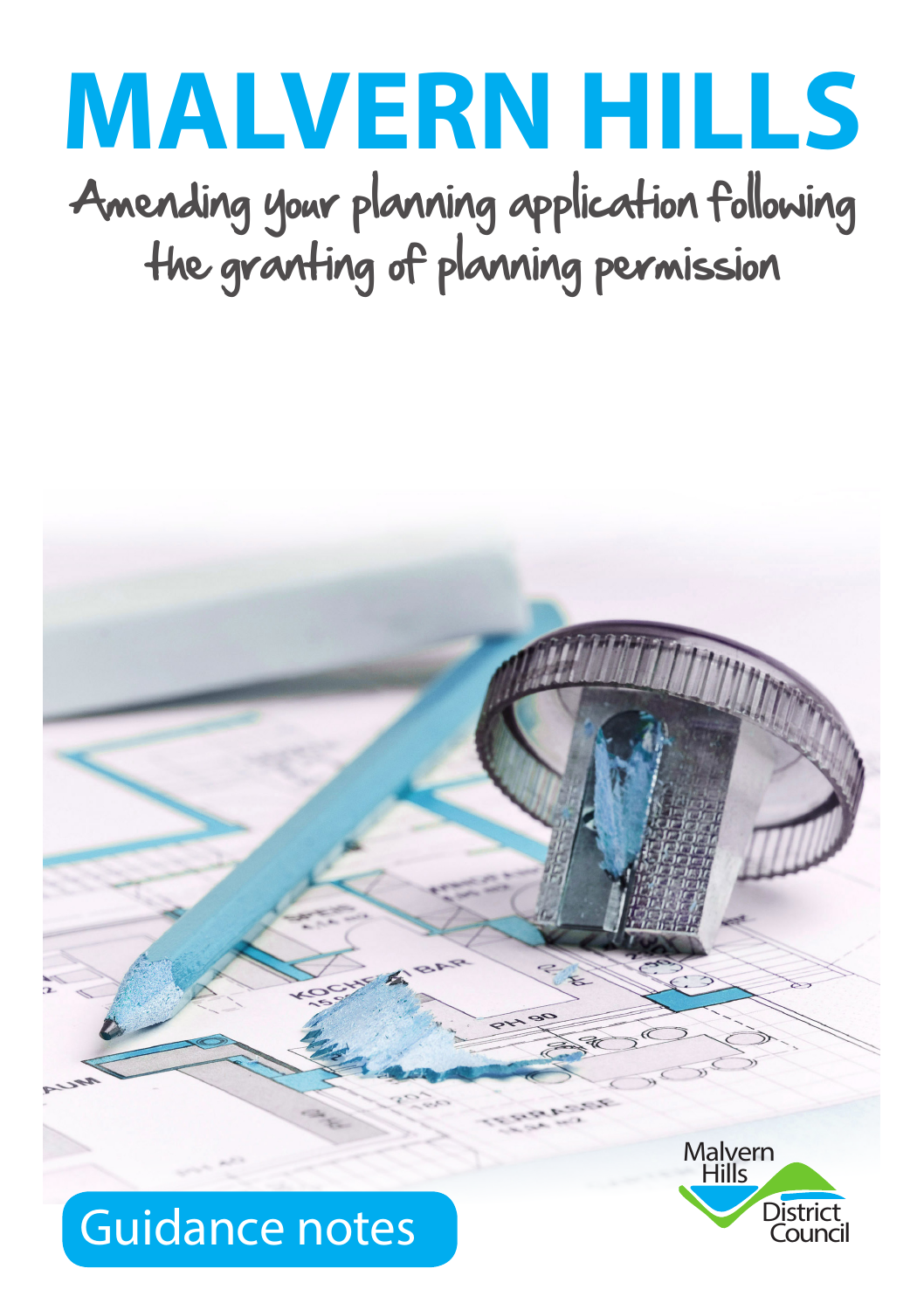Occasionally an applicant may wish to make alterations to a scheme **after it has been granted planning approval.** Minor changes to approved plans can be dealt with under amended plan procedures:

- **a). a non material minor amendment**
- **b). a material amendment through the formal variation of the approved application**



## **a). Non material amendment:**

# **What can be handled as a nonmaterial minor amendment?**

We will in most cases accept the following as minor amendments to previously approved plans:

- Reduction in the volume/size of the building/extension or all forms of operational/engineering development that requires planning permission
- Reduction in the height of the building/ extension or all forms of operational/ engineering development that requires planning permission
- Amendments to windows/doors/ openings that will not have any impact on neighbouring properties.

# **We could not accept amendments as nonmaterial if (for example):**

- The application site area (red line) differs from the original application • The application description differs from the original application
- The proposal would result in changes to the external details (e.g. facing materials or roof shape) that would materially alter the appearance of the building
- The amendment significantly increases the size of any part of the development • The development moves more
- than 1 metre in any direction • The height of the building or
- structure is increased.
- If the amendment locates any part of the development closer to a neighbour unless the development as amended is in excess of 5 metres from the common boundary with the neighbour
- The amendment results in a fundamental change in the design of the building
- If the amendment changes windows or doors in any elevation facing a neighbour which increases overlooking in any way
- The amendment would result in a greater visual intrusion, loss of light or feeling of enclosure to neighbours
- There were any relevant objections to the original proposal which would be compromised by the proposed minor amendment.

# **What is the process for applying for a non-material minor amendment?**

A standard application form will need to be completed and fee paid.

### [Application for a non-material amendment](https://ecab.planningportal.co.uk/uploads/appPDF/J1860Form034_england_en.pdf)  [following a grant of planning permission](https://ecab.planningportal.co.uk/uploads/appPDF/J1860Form034_england_en.pdf)

[Help notes](https://www.malvernhills.gov.uk/documents/10586/8513984/Non+Material+Amendment+Notes.pdf/5e64c16e-d0e0-7370-b3fe-d19e2f87c908)

[Guidance notes](https://www.malvernhills.gov.uk/documents/10586/8513984/Non+Material+Amendment+Notes.pdf/5e64c16e-d0e0-7370-b3fe-d19e2f87c908) 

| if the application is a householder; | £34  |
|--------------------------------------|------|
| in any other case;                   | £234 |

- No Design and Access Statement is necessary
- Neighbour notification and consultation is discretionary; the council will not undertake notification and consultation in most cases
- The application is not for a new permission so it will not be necessary to repeat conditions from the original permission
- Conditions on the original application cannot be varied or removed through this process.
- If the amendment is such that a new condition is necessary, then it cannot be a non-material amendment and a fresh application or a material amendment will be required
- Applications and decisions must go on the planning register
- The council have to take into account any comments received within 14 days of any notice being served on an owner
- There is no prescribed form of decision, but it must be in writing
- Normal rights of appeal apply.

# **What timescale do we look to respond to minor amendment applications?**

We will endeavour to respond within 28 days of receipt of the application form and fee to advise you if the changes can be accepted as an amendment to the approved scheme, or whether a material amendment or formal planning application needs to be made.

## **b). Material amendment through the formal variation of the approved planning permission**

## **Minor material amendment**

Recent planning decision notices include a condition requiring the works to be carried out in accordance with the approved plans. In some instances it is possible to amend this condition, in order to substitute an amended plan. Where this is the case, you can apply for a minor material amendment when:

- the character and description of the amended scheme remains the same, and;
- the development is one whose scale and nature results in a development which is not substantially different from the one which has been approved.